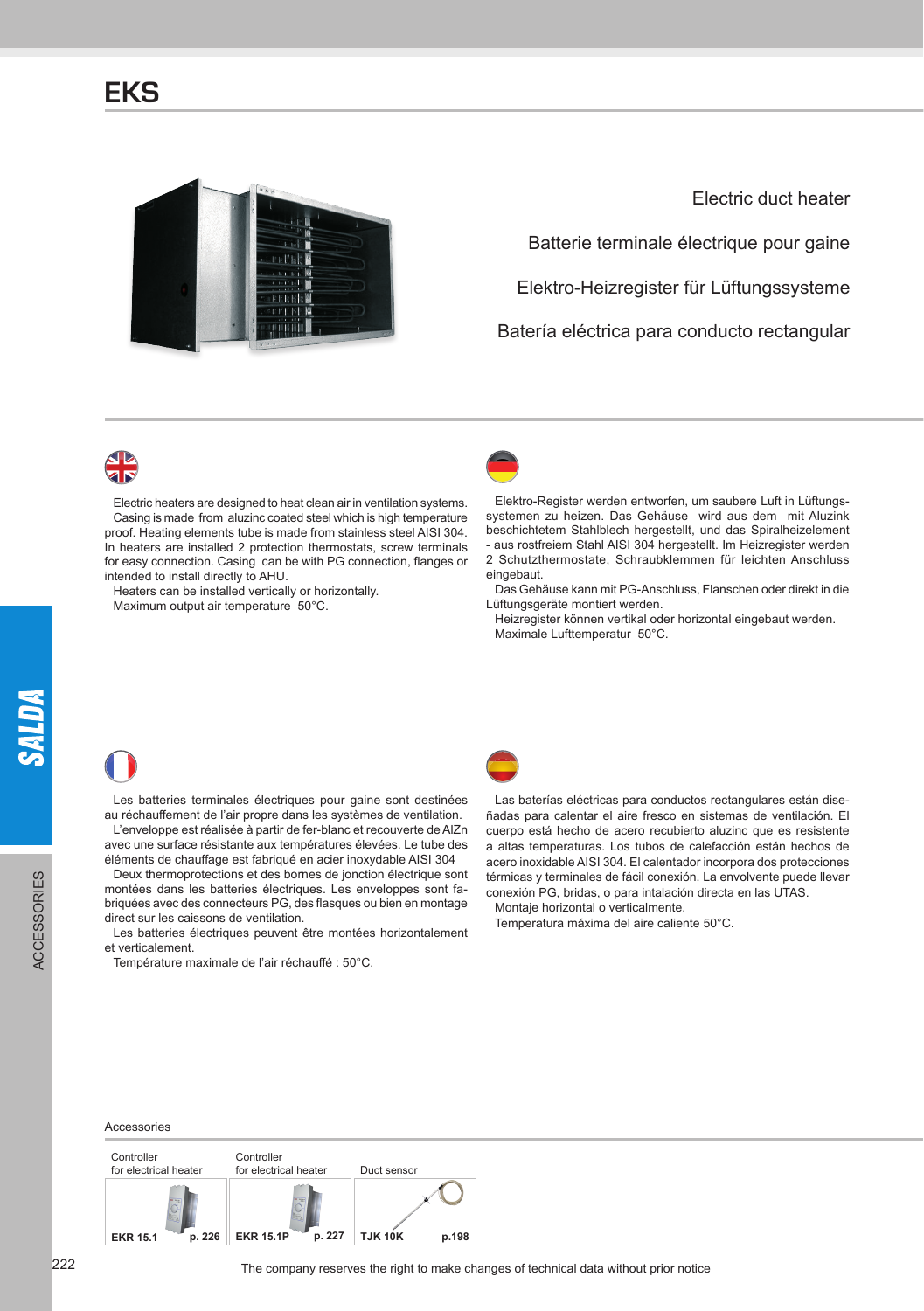# **EKS**

#### EKS, EKS-PG EKS-L



| Type          | Accessories     |                  |                |
|---------------|-----------------|------------------|----------------|
|               | <b>EKR 15.1</b> | <b>EKR 15.1P</b> | <b>TJK 10K</b> |
| EKS 400 x 200 |                 |                  |                |
| EKS 500 x 250 |                 |                  |                |
| EKS 500 x 300 |                 |                  |                |
| EKS 600 x 300 |                 |                  |                |
| EKS 700x400   |                 |                  |                |
| EKS 800x500   |                 |                  |                |
| EKS 1000x500  |                 |                  |                |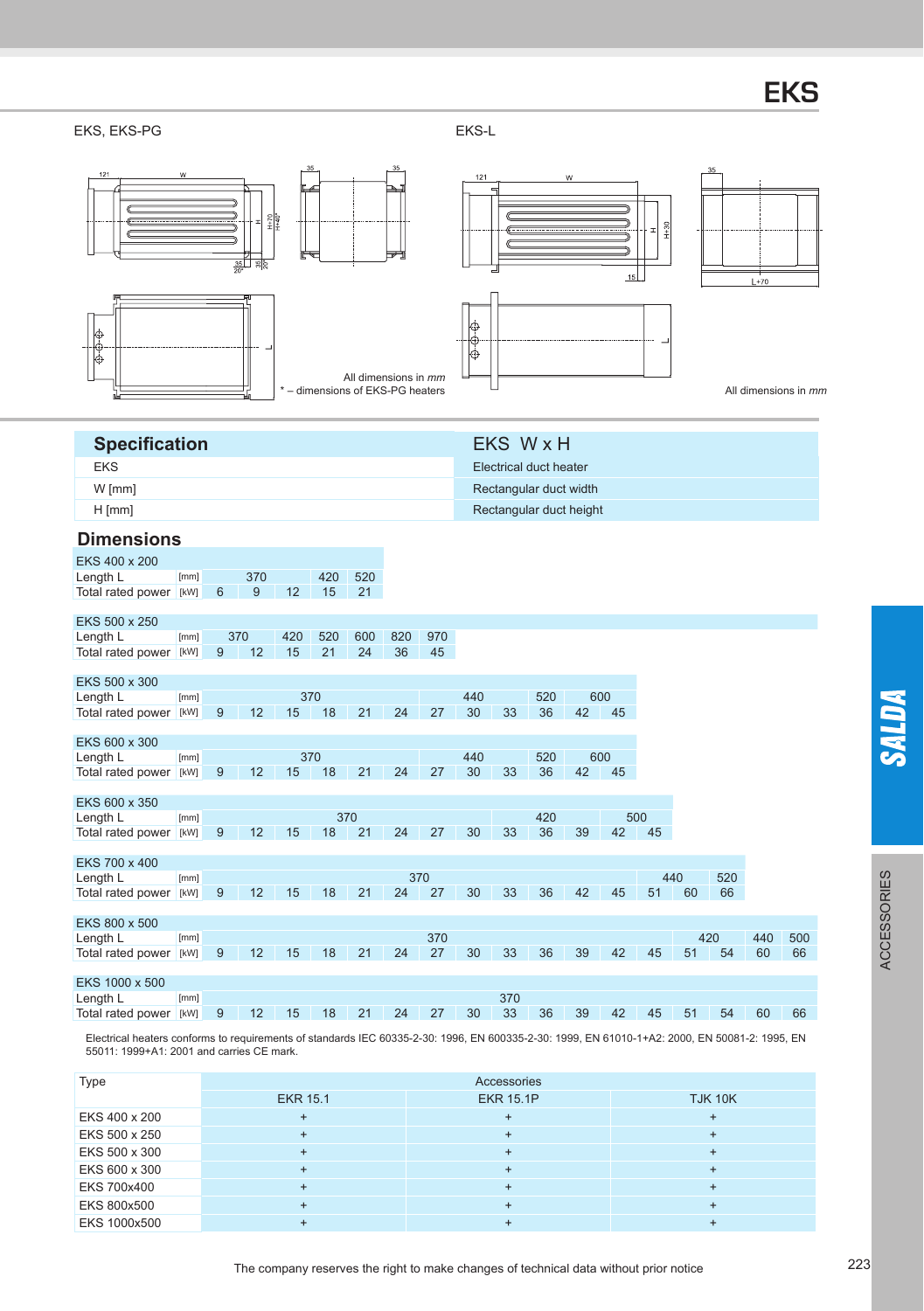## **Power steps**

| Total rated power<br>[kW] | Steps               |  |
|---------------------------|---------------------|--|
| 9                         | 9                   |  |
| 12                        | 12                  |  |
| 15                        | 15                  |  |
| 18                        | $9 + 9$             |  |
| 21                        | $9 + 12$            |  |
| 24                        | $9 + 15$            |  |
| 27                        | $12 + 15$           |  |
| 30                        | $15 + 15$           |  |
| 33                        | $15 + 18$           |  |
| 36                        | $9 + 12 + 15$       |  |
| 39                        | $9 + 15 + 15$       |  |
| 42                        | $12 + 15 + 15$      |  |
| 45                        | $12 + 15 + 18$      |  |
| 51                        | $9 + 12 + 12 + 18$  |  |
| 54                        | $9 + 12 + 15 + 18$  |  |
| 60                        | $12 + 15 + 15 + 18$ |  |
| 66                        | $15 + 15 + 18 + 18$ |  |

#### **Power requirements**

**Heating power range of manufactured EKS heaters varies from 0,3 kW to 300 kW.**

Calculation of required heater power:

 $P = Q * 0,36 * (t<sub>2</sub> - t<sub>1</sub>)$ 

I.e.: **P** - heating power [W],

 $Q$  - airflow  $[m^3/h]$ ,

**t1** - temperature of incoming air [°C],

**t2** - required air temperature [°C].

## **Overheat protection**

#### Minimum air velocity is 1,5 m/s.

All EKS duct heaters has two-stage overheat protection: the first stage switches on when the temperature reaches 50°C (resets automatically), the second stage switches on when the temperature reaches 100°C (is reset manually with pushbutton on the casing). EKS has no internal temperature controller. External heating controllers EKR are used in this case.

## **Pressure drop**

Pressure drop across a duct heater depends on air velocity and the number of rows of heating elements (with reference to diagram). Calculation of heating element rows number:

 $X = P / (A * 15)$ 

- I.e.: **X** approx. number of heating element rows **P** - total rated power [kW],
	- **A** cross sectional area [m²].



## **Surface temperature of heating element**

Surface temperature of heating elements depend on air velocity and surface heating power rating of the element (approx. 3 W/cm<sup>2</sup>). The diagram illustrates the surface temperature of the element as a function of air velocity at an air output temperature of approx. 20°C from the heater.